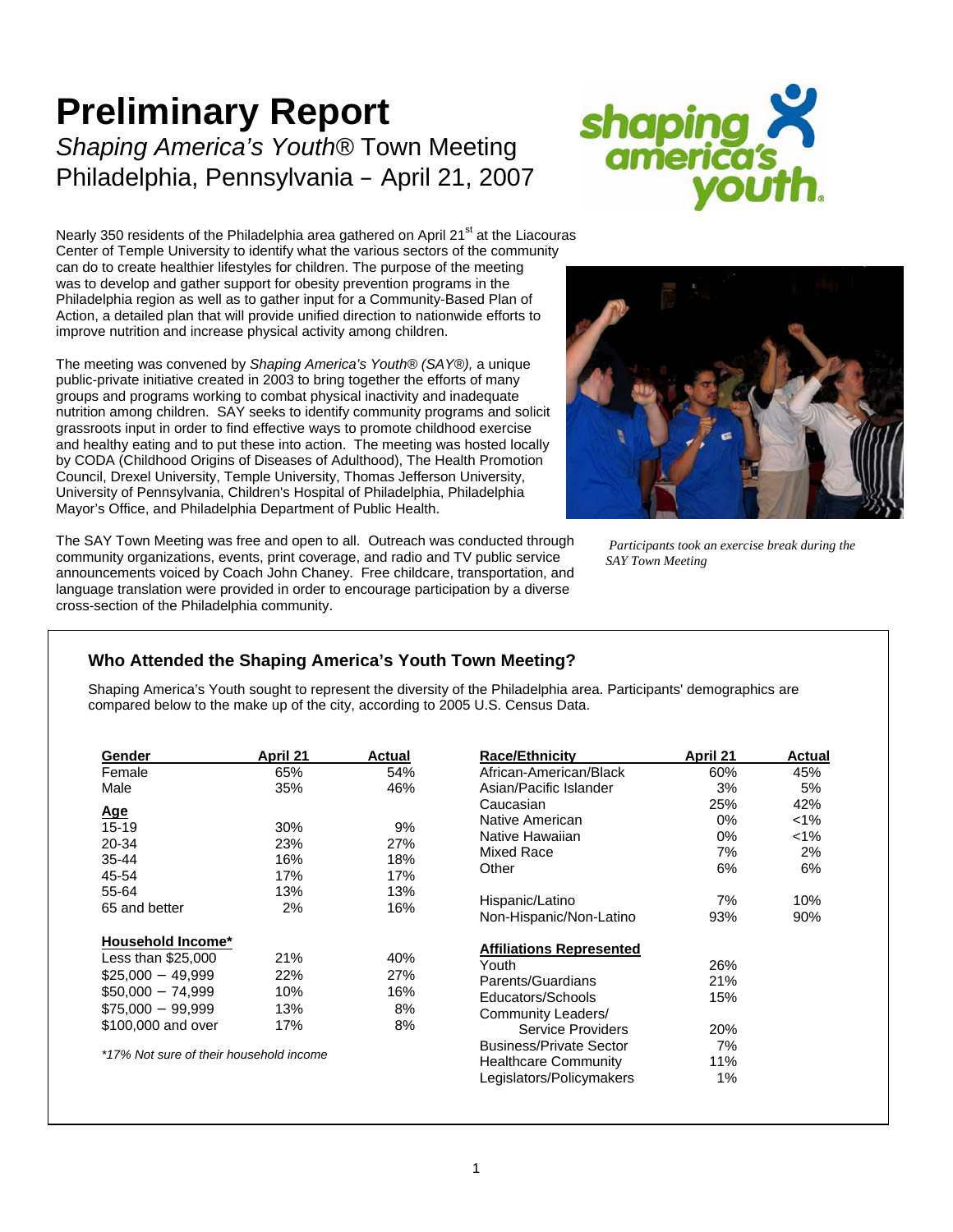## **How Did the Meeting Work?**

Shaping America's Youth*®*, which registered about 500 participants from throughout the Philadelphia area, enlisted the talent and technology of America*Speaks*, a national non-profit and nonpartisan group that developed a remarkably effective real-time process to generate information and ideas.

To increase participation and input, the  $21<sup>st</sup>$  Century Town Meeting® divided the total group of participants into groups of 7-10. A trained facilitator worked with each small group throughout the day to ensure each person had an opportunity to share their opinion. Throughout the day, the meeting's lead moderators presented discussion questions to the group. The ideas from each discussion were collected through networked computers stationed at each table. A team of data analysts reviewed the comments from all of the tables simultaneously and reported the common ideas back to the group almost immediately.

Then, using keypad polling devices, the participants reviewed and prioritized these ideas in order to develop a clear plan for action. The results from the polls were reported instantly to the group via large video screens. Polling was used both to gather demographic information and to give participants the opportunity to prioritize options.

Before their discussions began, participants had an opportunity to learn more about the issue. SAY developed a comprehensive issue guide that provided information about the causes and prevalence of inactivity and poor nutrition among children in Philadelphia, the state of Pennsylvania, and the nation. Participants listened to a brief presentation about these issues, reviewed the issue guide, and discussed these issues in detail. In addition, local and national issue experts were available throughout the program to address specific, issuerelated questions generated by the tables.

# **Participation of Political & Community Leaders**

Local, state, and national leaders have strongly supported the SAY*®* initiative and the Philadelphia Town Meeting. Speakers included Mayor John Street, Congressman Chaka Fattah, Pennsylvania Secretary of Health Calvin Johnson, and Acting U.S. Surgeon General, Rear Admiral Kenneth P. Moritsugu via videotape.

At the end of the day, Dr. Kenneth Smith from the Philadelphia Department of Public Health thanked the participants for their time and work, and committed the Philadelphia Planning Committee to work with member organizations and the public to improve the wellbeing of our children.

# **Family Actions**

Since families have the greatest single impact on a child's eating and activity habits, participants began their discussions by considering what actions could be taken within families to improve nutrition and increase activity among their children. Participants identified many actions specific to the following age ranges, and these were ranked as the highest priorities:

### Prenatal to 5 Years Old

- Parents should serve as role models. (52%)
- Parents should spend time with children playing sports and active games. (45%)

### 6-11 Years Old

- Families should prepare and eat dinner together to model healthy eating behaviors. (51%)
- Families should determine physical activities that are fun for all family members. (42%)

### 12-19 Years Old

- Parents should serve as role models. (18%)
- Families should shop and cook together. (14%)
- Parents should provide fruits, vegetables and healthy snacks available. (13%)
- Parents should advocate PE in schools (13%)
- Families should make physical activities possible for adolescents (walk, bike, sports, dance) (13%)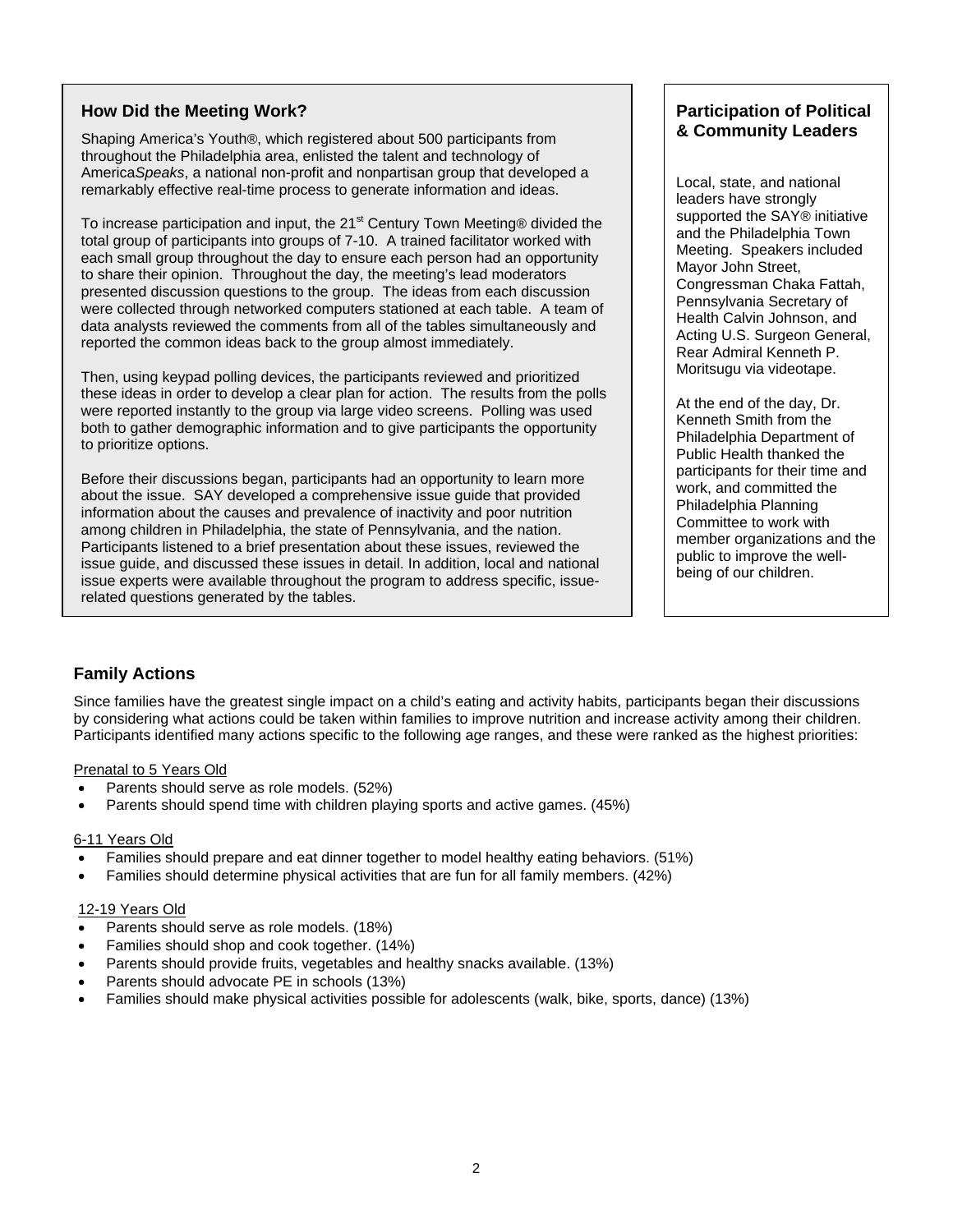# **Barriers to Family Actions**

Having addressed the actions that families could take to benefit their children's health, the participants then discussed barriers that can impede these actions. By identifying these barriers early in the day, participants were encouraged to address these barriers in the future discussions and to develop strategies to overcome them.

Please note that participants were not asked to rank barriers – all will be considered in detail by SAY and the Philadelphia Planning Committee in future planning and for inclusion in the Community-Based Plan of Action. Participants identified a variety of barriers for families with children of various ages, and the following examples appeared across multiple age ranges:

- Lack of money to buy healthy food.
- Lack of knowledge and awareness about nutritious food.
- Insufficient time to prepare healthy food.
- Insufficient time to participate in physical activities.
- Lack of safe places to exercise and play.

# **Supporting Families**

Moving beyond families, participants turned their attention to the other members of the community with a stake in improving children's health. While families play a central role in impacting children's behaviors, families are strongly impacted by the social and cultural context around them. Participants were asked to identify specific ways that these stakeholder groups could support families in the priority actions identified earlier in the day. Following are recommended actions, in order of priority, for each of the stakeholders:

### Healthcare Community

- Offer insurance for obesity treatment and prevention. (41%)
- Engage in community health fairs and other events. (26%)
- Cover costs of accessible nutritionists. (10%)

### Business/Private Sector

- Provide free programs for youth. (53%)
- Fund community-based health promotion events. (45%)
- Provide support to employees' families. (2%)

### Educators/Schools

- Provide more PE in schools (60%)
- Offer healthier food and beverages (39%)
- Provide more after school sports and activities (1%)

### Community Leaders/Service Providers

- Provide more nutrition education opportunities. (28%)
- Foster more partnerships among community groups. (15%)
- Encourage exercise through community projects. (14%)
- Implement "town watch" programs to increase safety. (14%)

### Legislators/Policy Makers

- Mandate improved nutrition and physical activity in schools. (28%)
- Increase funds for physical activity and nutrition programs. (22%)
- Legislated prices to increase access to healthy foods. (17%)
- Legislate pricing of healthy foods to increase access (17%)



For more information on **Shaping America's Youth**, please visit our website at: www.shapingamericasyouth.org

or call us at 1-800-SAY-9221.